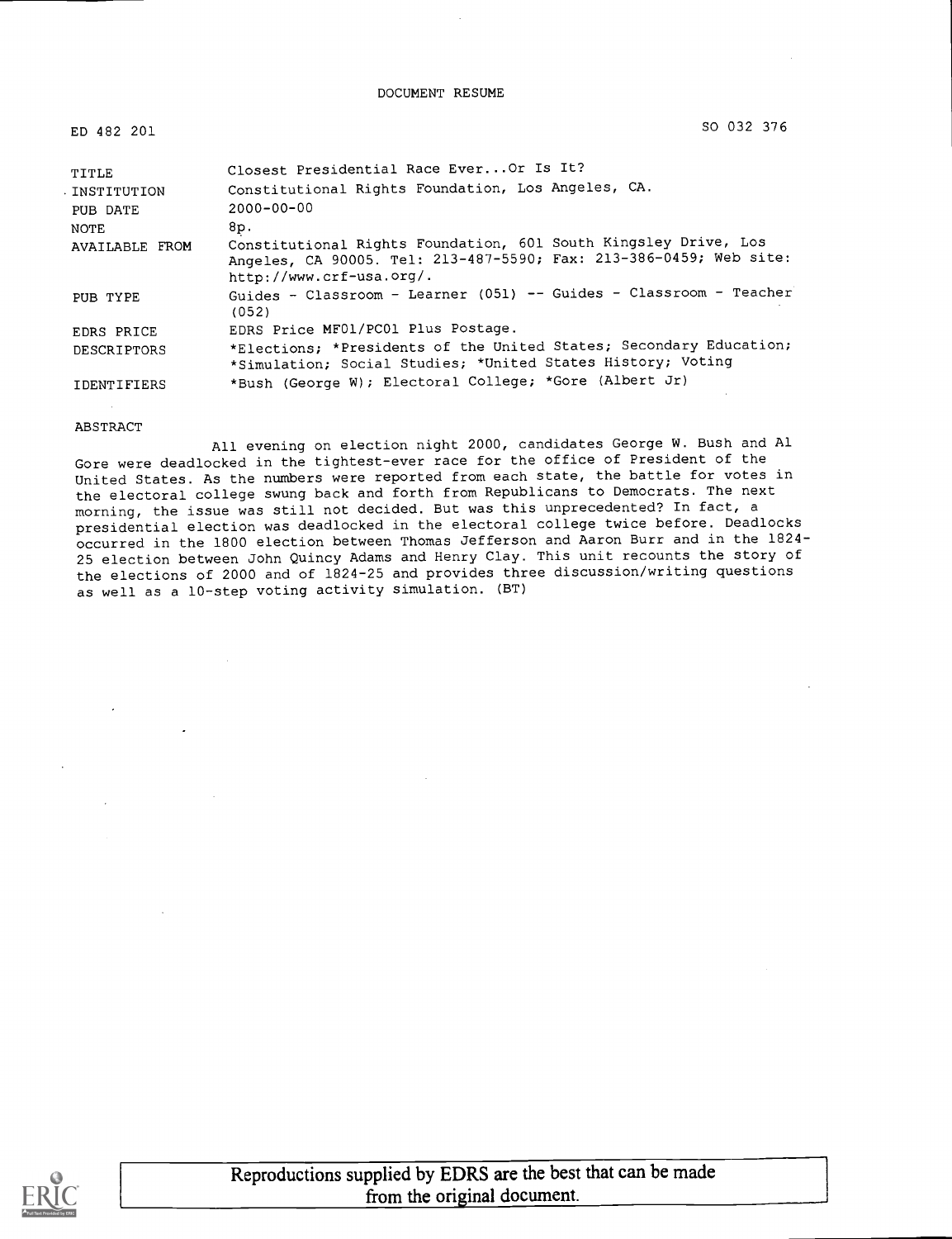# Constitutional Rights Foundation

## Closest Presidential Race Ever... Or is It?

Constitutional Rights Foundation 601 South Kingsley Drive Los Angeles, CA 90005

2000

http://www.crf-usa.org/youthvoice/ELECTION2000.htm

PERMISSION TO REPRODUCE AND DISSEMINATE THIS MATERIAL HAS BEEN GRANTED BY

M. Croddy

TO THE EDUCATIONAL RESOURCES INFORMATION CENTER (ERIC)

BEST COPY AVAILABLE

U.S. DEPARTMENT OF EDUCATION<br>Office of Educational Research and Improvement EDUCATIONAL RESOURCES INFORMATION

CENTER (ERIC) This document has been reproduced as received from the person or organization originating it. X

0 Minor changes have been made to improve reproduction quality.

Points of view or opinions stated in this document do not necessarily represent<br>official OERI position cr policy.

 $\bullet$ 

1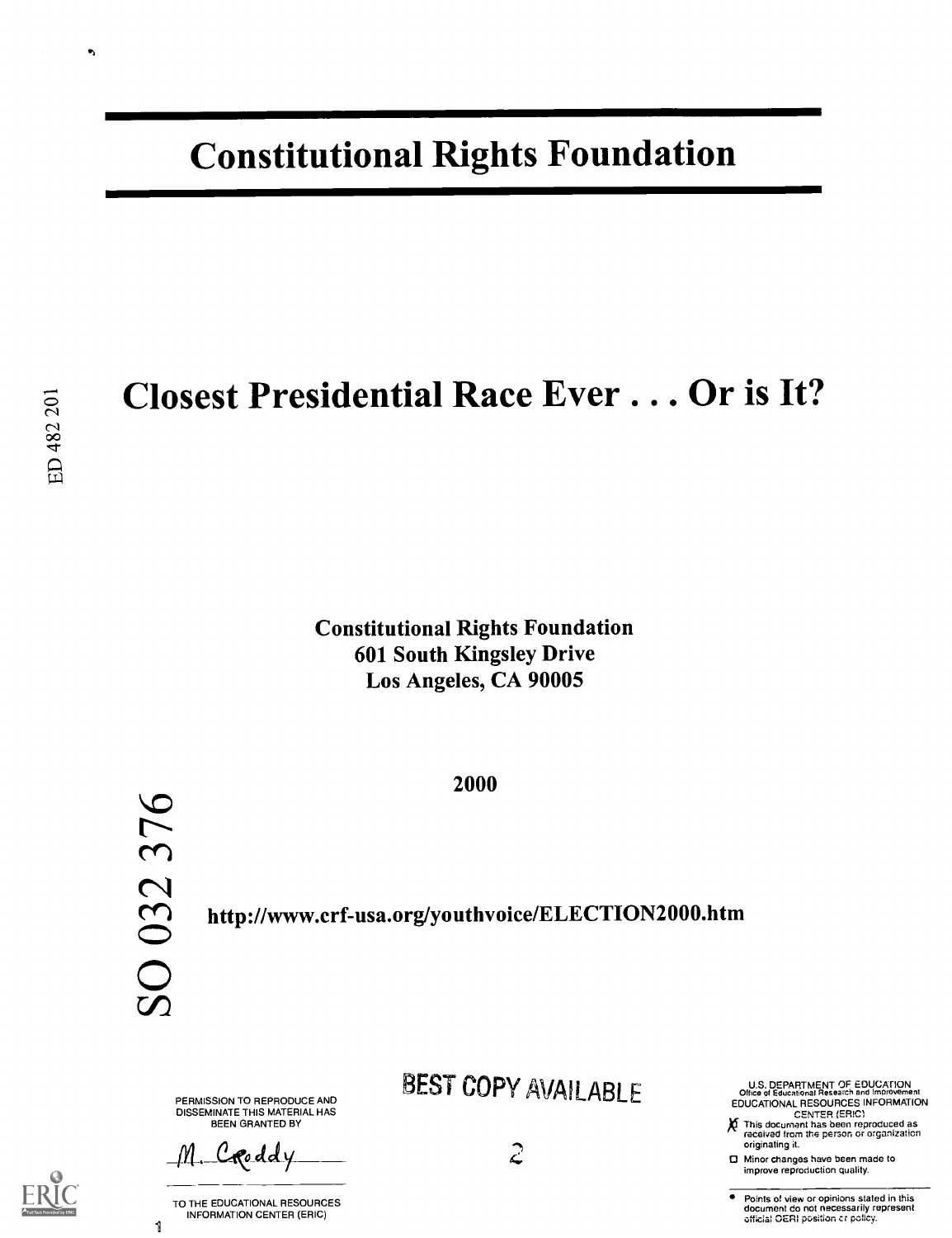### WebLessons: Election 2000

### Closest Presidential Race Ever. . . Or Is It?

#### What Happens Next?

". . if there be more than one [candidate having] an equal number of votes, then the House of Representatives shall immediately chuse by Ballot one of them for President."

U.S. Constitution Article II, Section I

Election night, 2000--All evening, candidates George W. Bush and Al Gore have been deadlocked in the tightest-ever race for the office of president of the United States. As the numbers roll in from each state, the battle for votes in the electoral college--scored on a winner-take-all basis--swings back and forth from the Republican camp of George Bush to the Democratic camp of Al Gore. New York goes to Gore. Virginia, North Carolina, and Kentucky all go to Bush. When midnight arrives on the West Coast, most Americans go to bed, not knowing who is going to be their next President. For more than an hour, the score boards have been locked at 242 electoral votes per candidate. Either candidate needs 270 votes to win by majority in the electoral college.

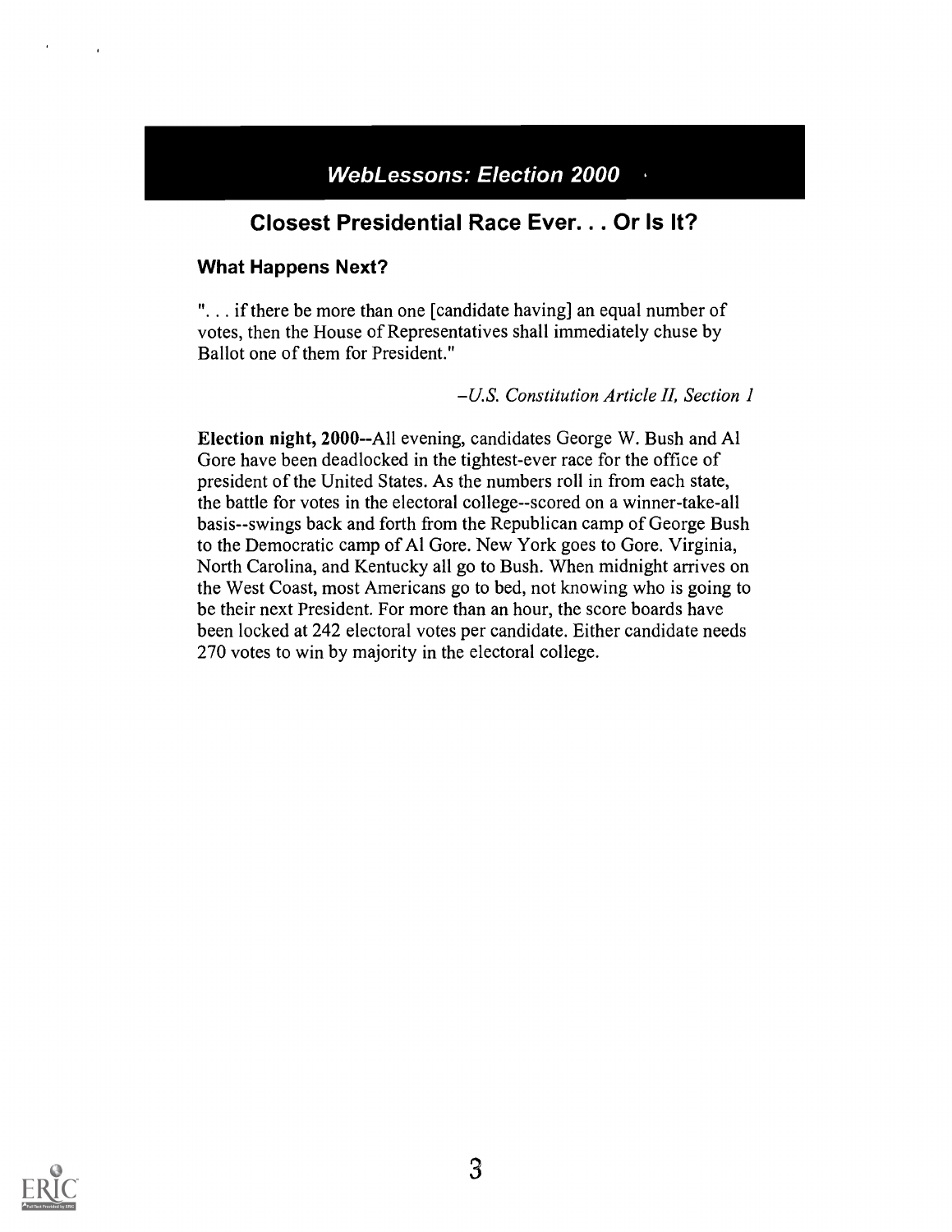The next morning, the issue is still not decided. Florida, originally thought to have gone solidly for Democrat Gore now shows Republican Bush with a slim lead of 1700 votes out of a total cast by nearly 6,000,000 Florida voters. With election officials in three states (Florida, New Mexico, and Oregon) having to recount votes because the election was so close, the balance in the electoral college could remain deadlocked until all the votes are recounted. Possible legal action could delay the decision even longer.

Shocking! Stunning! Unprecedented? None of the above. A presidential

The Electoral College

In an American election, voters do not directly choose a presidential candidate. The nation's founders were concerned that a direct vote for the most powerful office in the land could be manipulated by power-hungry individuals or by a mob mentality. Therefore, they placed the final decision of who will be president and vice-president in the hands of a separate voting body called the *electoral* college.

Usually, the electoral college vote accurately reflects the will of the larger voting public. However, members of the electoral college vote in blocks from each state. In most states the presidential candidate who garners the most votes gets all the electoral college votes for that state. This can reverse the outcome of an election. For example, in 1888, Benjamin Harrison lost the popular vote to Grover Cleveland but won a majority in the electoral college.

Opponents of the electoral college system point to that election as evidence that the electoral college stands in the way of direct democracy. Others say that the electoral college is an important part of the checks and balances defined by the Constitution and should be retained.

election has been deadlocked in the electoral college twice before.

#### The Election of 1824-25: When the House Chose the President

Deadlocks occurred in 1800 and in 1824, and--as prescribed by the U.S. Constitution--the U.S. House of Representatives did have to choose the next president. In the 1800 election, Thomas Jefferson and Aaron Burr were Democratic-Republican candidates for president and vice president. In the electoral process at the time, the candidate with the most votes would become president and second place would become vice president. Unfortunately, they came out exactly tied. The race was thrown into the House, where it took 36 ballots for Jefferson to be

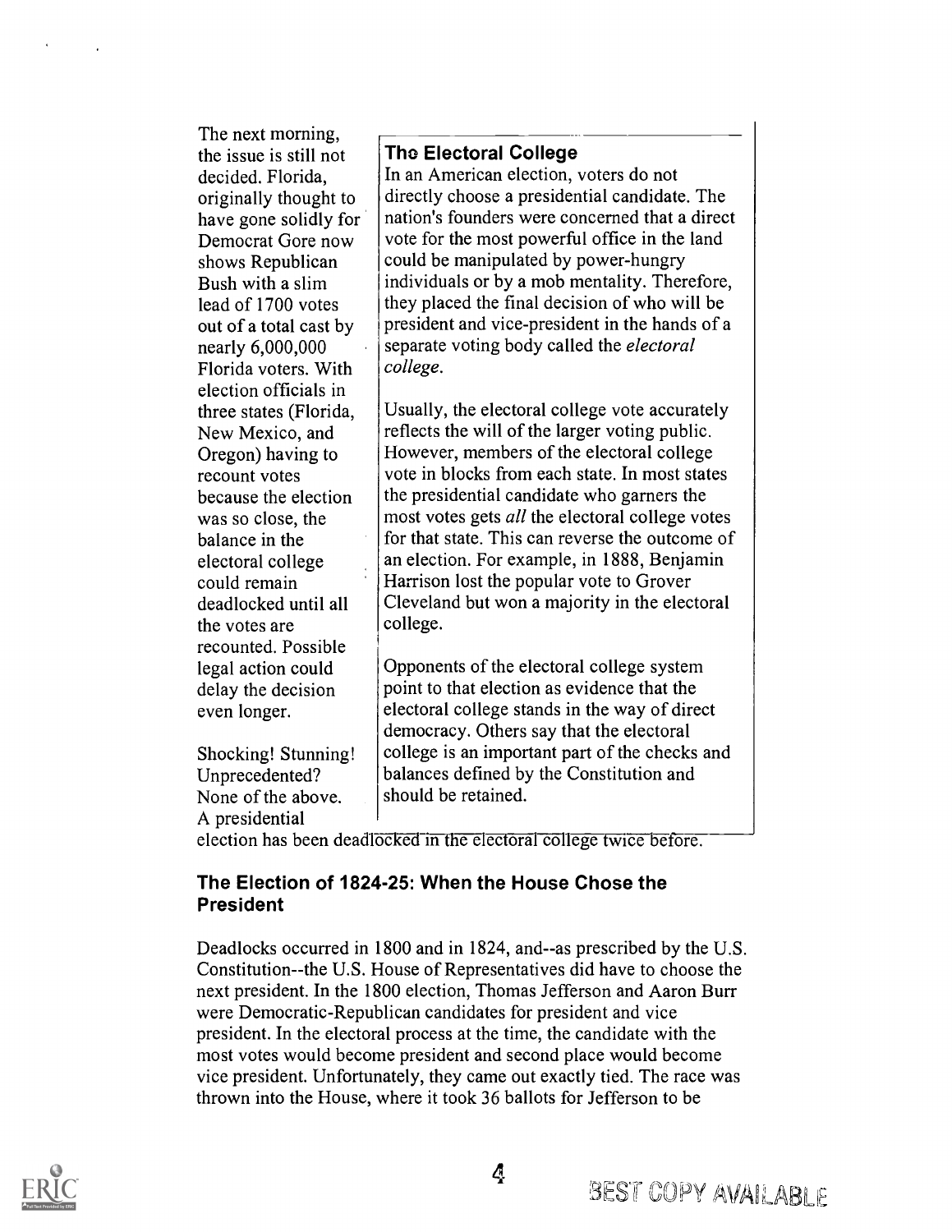chosen our third president.

Many legislators were upset by this confusion. So in 1804 the 12th Amendment was passed to require separate balloting for president and vice president.

#### The Election of 1824

Without the 12th Amendment, the election of 1824 might have been a nightmare. There were so many presidential candidates--ten--that the election was certain to be deadlocked. And they all belonged to the same party, the Democratic-Republicans. How did there come to be so many candidates?

In earlier elections, presidential candidates had been chosen by a small circle of insiders in Congress called a "King Caucus." In reaction to this, state party caucuses started making their own nominations. Many separate caucuses in state legislatures and at state party conventions selected presidential candidates. Only a few of these candidates were serious contenders. The insiders in the King Caucus nominated Secretary of the Treasury William H. Crawford. He was a slaveholder from Georgia and was the favorite of President Monroe. Crawford, however, had suffered a stroke.

The North's candidate was Secretary of State John Quincy Adams, from Massachusetts. The son of former President John Adams, he was strongly backed by commercial interests in New England. He played down his backers because much of the West and South resented New England.

Henry Clay was from the West and supported Western needs like roads and canals. A Kentucky slaveholder, he was speaker of the House of Representatives. Clay saw that the election would likely go to the House, where as speaker he would have the inside track.

The outsider among the top candidates was Andrew Jackson from Tennessee. He was famous as the general who had beaten the British at New Orleans in 1815. He was a senator from Tennessee, but his political views were largely unformed and unknown.

The campaign quickly heated up, becoming America's first great mudslinging contest. Clay called Jackson a gambler, duelist, adulterer and military tyrant. Jackson called Clay a drunkard and gambler. Adams was ridiculed for his slovenly dress. Crawford was attacked for dishonesty and mismanaging the budget.

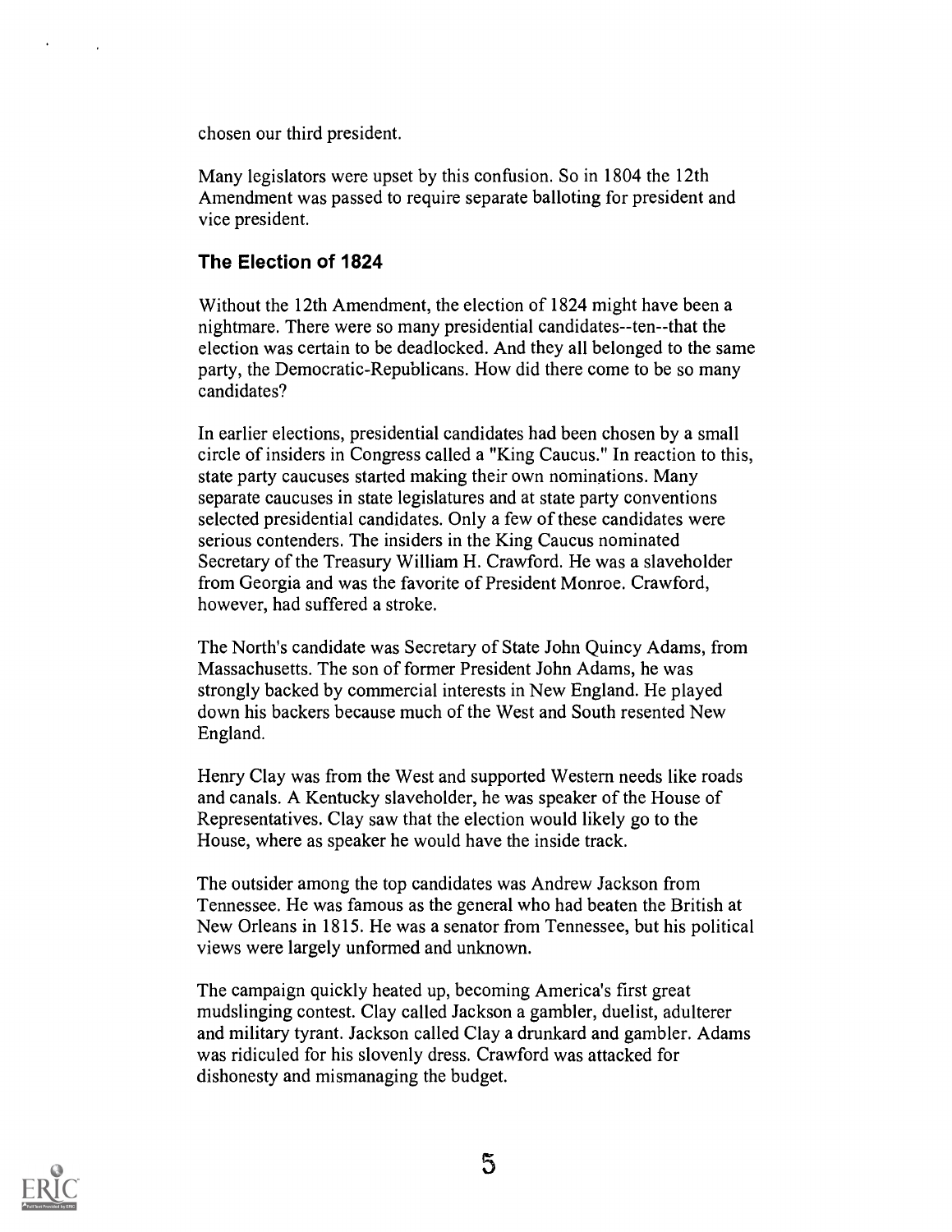When the votes of the 24 states were finally tallied, to no one's surprise, there was no majority winner. In popular vote, Jackson came in first with 42 percent, Adams took 32 percent, and Clay and Crawford had 13 percent each. In the crucial vote by the electoral college, Jackson led with 99 electors from 11 states, 32 votes short of a needed majority. Adams had 84 electors from seven states. Crawford had 41, and Clay was last with 37.

Following the procedures of the 12th Amendment, the House of Representatives now had to choose the president from the top three: Jackson, Adams, and Crawford. At the time, Inauguration Day was in March, and the first months of 1825 became a frenzy of lobbying and back-room bargaining. Rumors spread that representatives were trading their votes for ambassador posts and cabinet jobs.

Henry Clay's fourth place finish shut him out of the presidency. He tried to use his post as speaker of the House to play kingmaker. He called in favors and worked behind the scenes to influence the vote. Jackson was a fellow Westerner, but Clay suspected him as a rival in future presidential races. Clay disliked Adams, but the two met privately a month before the House election. Both men denied making any bargains. But rumors said that Adams had promised to make Clay Secretary of State.

As the vote neared, Clay worked hard for Adams. He won over a number of Western representatives whose states had voted solidly for Jackson. He even promised the votes of his own Kentucky, which had not cast a single popular vote for the Yankee Adams.

The House met to vote on February 9, 1825. After more than a month of arm-twisting and bargaining, John Quincy Adams took exactly the 13 states he needed to win, Jackson won seven, and Crawford four. The public galleries in the house broke into such an uproar of booing and hissing that Speaker Clay ordered them cleared. Three days later, the new president nominated Henry Clay as his Secretary of State. Charges of making a "corrupt bargain" would dog Henry Clay for the rest of his life.

The Jackson supporters were furious. After all, he had won by far the largest share of popular votes with 42 percent. Jackson immediately declared that he would run in 1828. And he became the first major American politician to call for eliminating the electoral college and electing the president directly by popular vote.

#### For Discussion and Writing

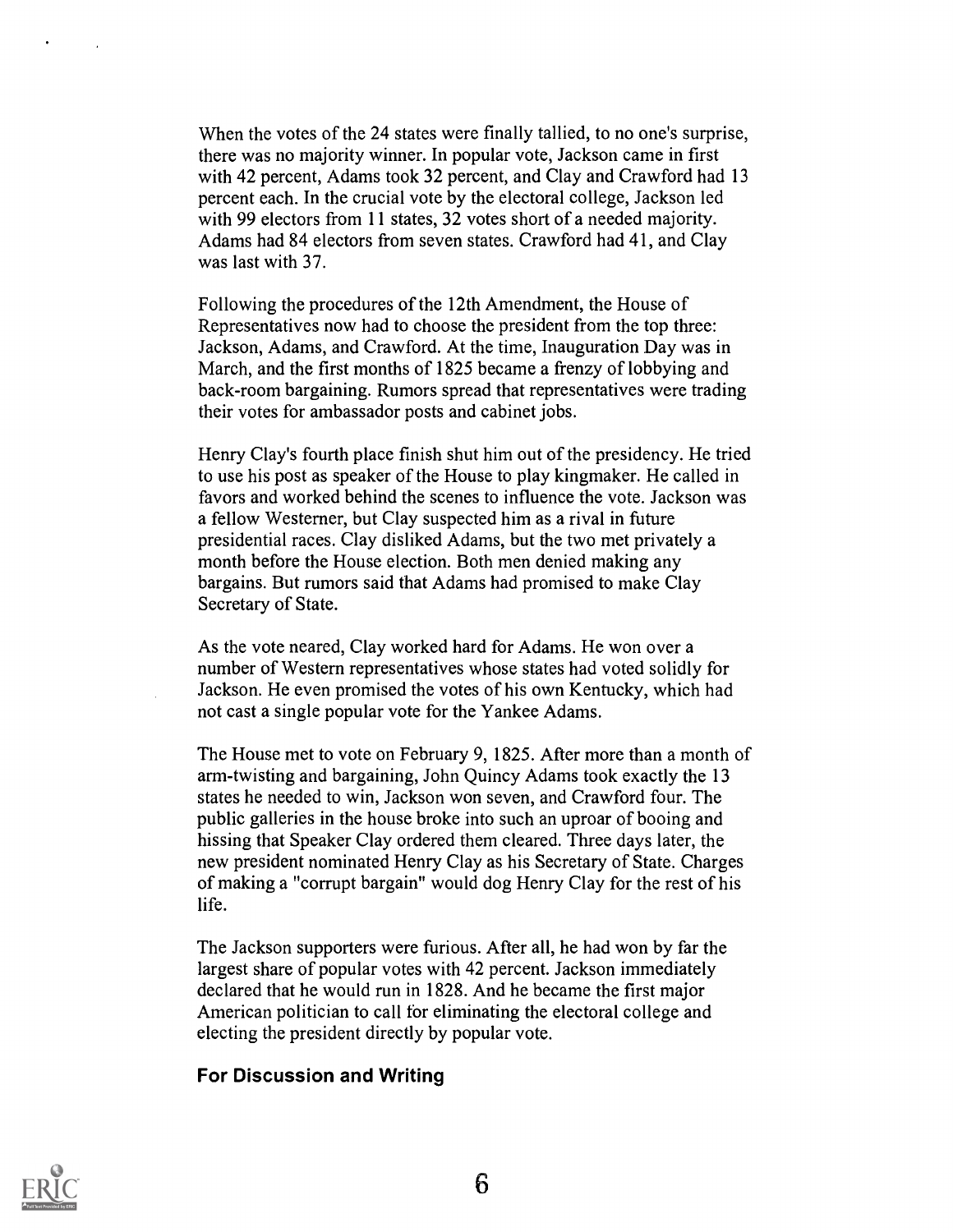- 1. Why was the presidential election of 1824 finally decided by the House of Representatives?
- 2. Which candidate do you think should have been elected president by the House in 1825? Why?
- 3. What is the purpose of the electoral college? Do you think the president and vice president should be chosen entirely by popular instead of electoral votes? Why or why not?

#### For Further Reading

Remini, Robert V. Andrew Jackson and the Cause of American Freedom, 1822-1832, Vol. II. New York: Harper & Row, 1981.

Schlesinger, Arthur M., ed. History of American Presidential Elections 1789-1968, Vol. I. New York: Chelsea House, 1985.

### ACTIVITY

#### Choosing a President in the House

This simulation is based on a hypothetical 2000 presidential election in which none of three candidates wins a majority of electoral votes. The U.S. House of Representatives would choose the president.

#### National Election Results

| <b>Candidate &amp; Party</b> | <b>Popular Vote</b>     | <b>Electoral Vote</b> |
|------------------------------|-------------------------|-----------------------|
| Bush (Republican)            | 48,999,459 (48%)        | 246                   |
| Gore (Democrat)              | $ 49,222,339 \, (48\%)$ | 255                   |
| Nader                        | 2,694,855(2%)           |                       |

#### Simulation Instructions

1. When the House chooses a president, each state has only one vote, regardless of its population. The House would cast a total of 50 votes for president. For the purposes of this simulation, three states will cast the deciding votes in the House election.

| <b>Delegation Members</b>         | <b>Popular Vote in State</b>          |  |
|-----------------------------------|---------------------------------------|--|
| 15: 10 Democrats<br>5 Republicans | Gore $53\%$<br>Bush $44%$<br>Nader 3% |  |
|                                   |                                       |  |
|                                   |                                       |  |

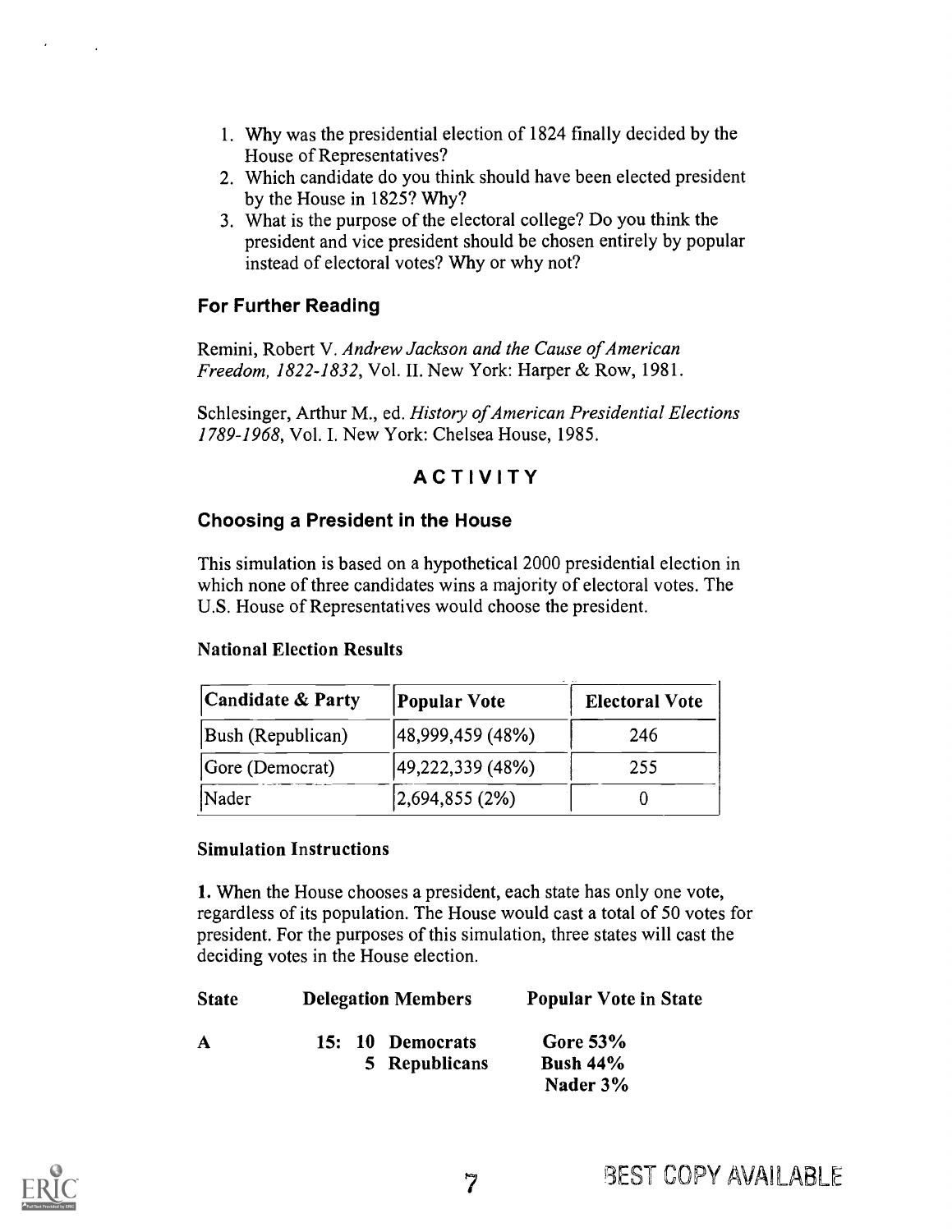| B             | 10: | 5 Democrats<br>5 Republicans | <b>Bush 48%</b><br>Gore $46\%$<br>Nader 6%     |  |
|---------------|-----|------------------------------|------------------------------------------------|--|
| $\mathcal{C}$ | 5:  | 3 Republicans<br>2 Democrats | <b>Bush 55%</b><br><b>Gore 44%</b><br>Nader 1% |  |

2. Form three groups to make up the three state delegations shown above. These groups do not necessarily have to be equal in number.

3. One student should be selected to play the role of the speaker of the House. He or she is a Republican from State B and should participate in all that state's deliberations.

4. Form three additional groups of the remaining students who will play the role of partisan House members arguing for the election of Bush, Gore, or Nader.

5. All participants should read the 12th Amendment to understand when and how the House elects the president.

6. The partisans for each candidate should prepare oral arguments explaining why the House should elect their man.

7. Members of the three state delegations should discuss the significance of the national election results and also the results in their particular states. However, members should keep in mind that, according to the Constitution, each state may cast its vote for any one of the three candidates, without regard to the election results, party loyalty, or partisan arguments.

8. The speaker will call the House to order and allot the partisans of Bush, Gore, and Nader up to five minutes each to make their arguments. After each group of partisans has finished, members of the state delegations may be recognized by the speaker to ask questions or make statements.

9. The three state delegations should then meet separately to discuss how to cast their state vote. This should be decided by a majority of the members in each state delegation.

10. Two states must vote for one of the candidates to elect a president. Deliberations should continue until this has been achieved.